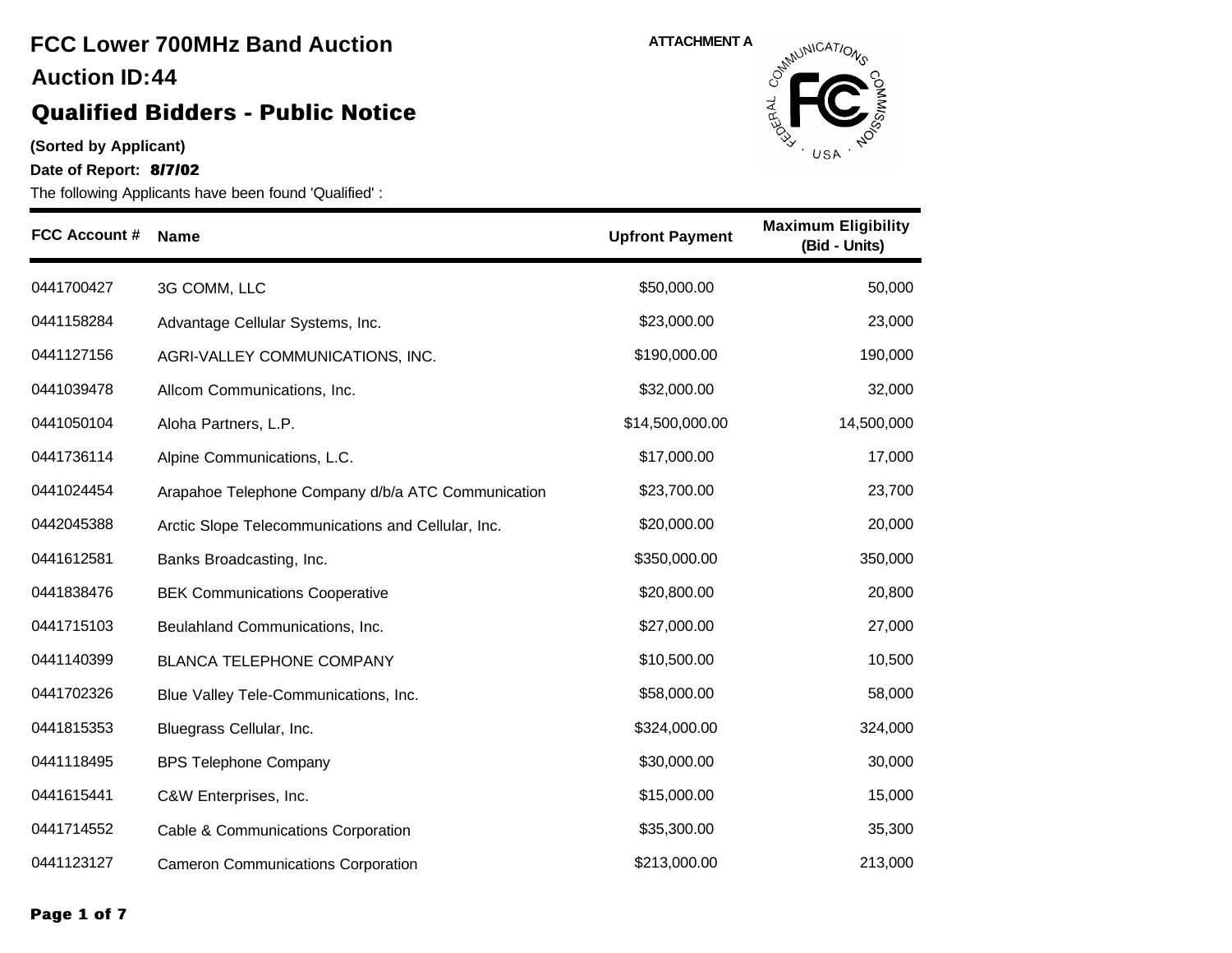#### **(Sorted by Applicant)**

**Date of Report: 8/7/02**



| <b>FCC Account #</b> | <b>Name</b>                                      | <b>Upfront Payment</b> | <b>Maximum Eligibility</b><br>(Bid - Units) |
|----------------------|--------------------------------------------------|------------------------|---------------------------------------------|
| 0441728568           | Capitol Broadcasting Company, Inc.               | \$450,000.00           | 450,000                                     |
| 0441717313           | Cavalier Group, LLC                              | \$3,694,541.30         | 3,694,542                                   |
| 0441913134           | CENTRAL WISCONSIN COMMUNICATIONS, INC.           | \$57,000.00            | 57,000                                      |
| 0441251141           | Chariton Valley Communication Corporation, Inc.  | \$148,400.00           | 148,400                                     |
| 0442207347           | Chase 3000, Inc.                                 | \$50,000.00            | 50,000                                      |
| 0440741243           | CHEQUAMEGON TELEPHONE COOPERATIVE, INC.          | \$48,000.00            | 48,000                                      |
| 0440828085           | Citizens Telephone Cooperative                   | \$115,000.00           | 115,000                                     |
| 0441242328           | City of Ketchikan dba Ketchikan Public Utilities | \$10,000.00            | 10,000                                      |
| 0441421578           | ComSouth Tellular, Inc.                          | \$65,000.00            | 65,000                                      |
| 0441126332           | Corr Wireless Communications, LLC                | \$397,000.00           | 397,000                                     |
| 0441351488           | Council Tree Wireless, L.L.C.                    | \$6,500,000.00         | 6,500,000                                   |
| 0441228311           | Craw-Kan Telephone Cooperative, Inc.             | \$111,000.00           | 111,000                                     |
| 0441411219           | CT Communications, Inc.                          | \$760,000.00           | 760,000                                     |
| 0441124583           | CTC Telcom, Inc.                                 | \$41,000.00            | 41,000                                      |
| 0441426398           | DataCom Wireless, L.L.C.                         | \$5,000,000.00         | 5,000,000                                   |
| 0442322128           | David M. Gates                                   | \$794,100.00           | 794,100                                     |
| 0441505536           | Dickey Rural Services, Inc.                      | \$65,000.00            | 65,000                                      |
| 0441236032           | DYCOM HOLDING, INC.                              | \$17,000.00            | 17,000                                      |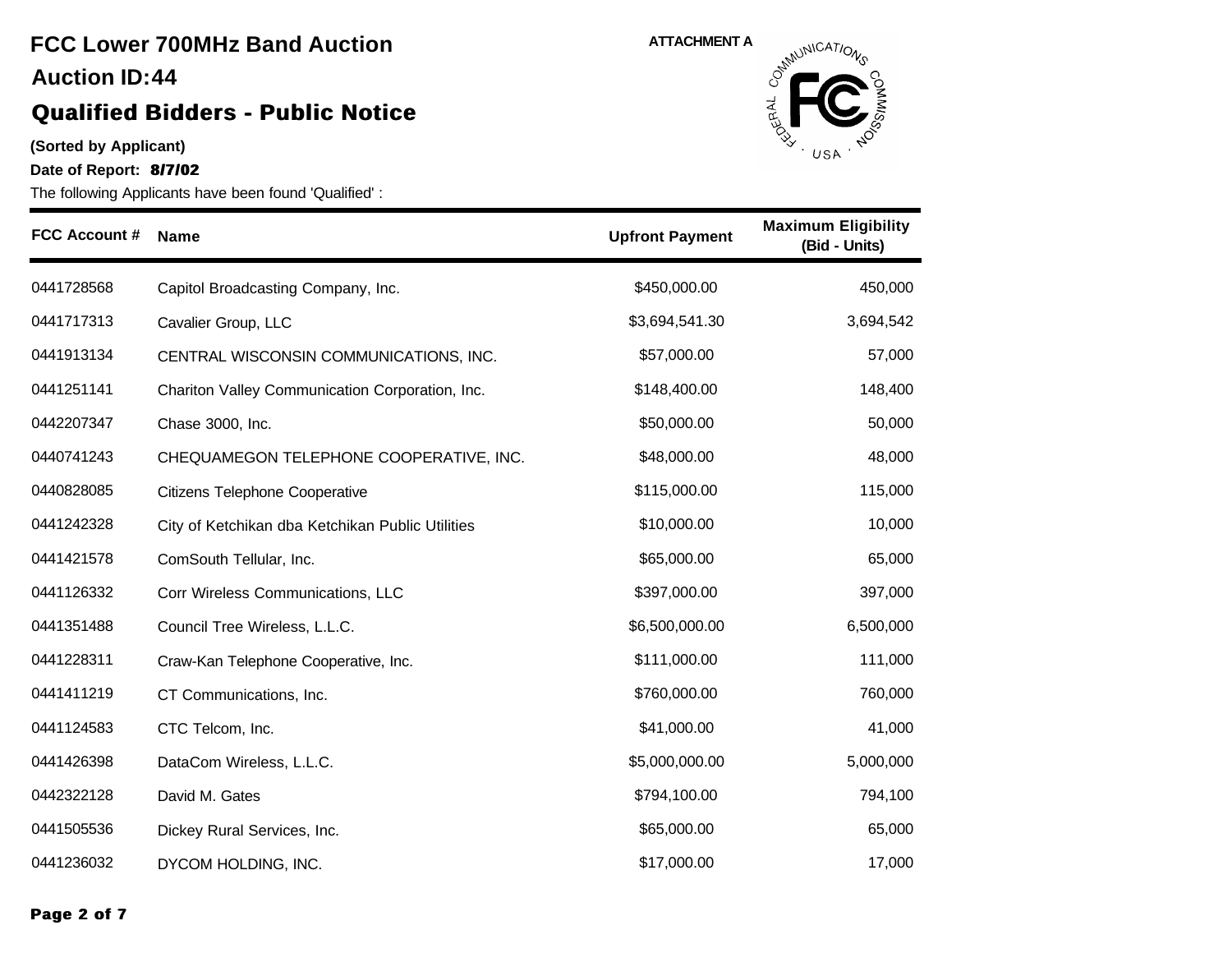# **FCC Lower 700MHz Band Auction 44 Auction ID:**

### **Qualified Bidders - Public Notice**

**(Sorted by Applicant)**

**Date of Report: 8/7/02**



| <b>FCC Account #</b> | <b>Name</b>                                   | <b>Upfront Payment</b> | <b>Maximum Eligibility</b><br>(Bid - Units) |
|----------------------|-----------------------------------------------|------------------------|---------------------------------------------|
| 0441902107           | East Kentucky Network, LLC                    | \$1,000,000.00         | 1,000,000                                   |
| 0441719377           | Eastern Colorado Wireless Partnership         | \$97,884.00            | 97,884                                      |
| 0441434057           | Eastern Oregon Telecom, LLC                   | \$30,700.00            | 30,700                                      |
| 0441826044           | Emery Telcom-Wireless, Inc.                   | \$68,100.00            | 68,100                                      |
| 0441556041           | <b>ETEX Communications, LP</b>                | \$99,000.00            | 99,000                                      |
| 0441017119           | FARMERS CELLULAR TELEPHONE, INC.              | \$18,000.00            | 18,000                                      |
| 0441836534           | Farmers Telephone Company, Inc.               | \$8,900.00             | 8,900                                       |
| 0441456452           | First Cellular of Southern Illinois           | \$222,000.00           | 222,000                                     |
| 0441725312           | FTC Management Group, Inc.                    | \$45,000.00            | 45,000                                      |
| 0441749002           | Glenwood Telephone Membership, Corporation    | \$38,000.00            | 38,000                                      |
| 0441117215           | Grand River Communications, Inc.              | \$74,900.00            | 74,900                                      |
| 0441649158           | Grant Communications Inc.                     | \$300,000.00           | 300,000                                     |
| 0441408028           | Great Plains Communications, Inc.             | \$32,800.00            | 32,800                                      |
| 0441419027           | GTC Wireless, Inc.                            | \$55,000.00            | 55,000                                      |
| 0442001419           | Guadalupe Valley Communications Systems, L.P. | \$950,000.00           | 950,000                                     |
| 0441418153           | Guam Cellular and Paging                      | \$20,000.00            | 20,000                                      |
| 0441230352           | H&B Communications, Inc.                      | \$15,000.00            | 15,000                                      |
| 0441404379           | Harbor Wireless, LLC                          | \$1,675,000.00         | 1,675,000                                   |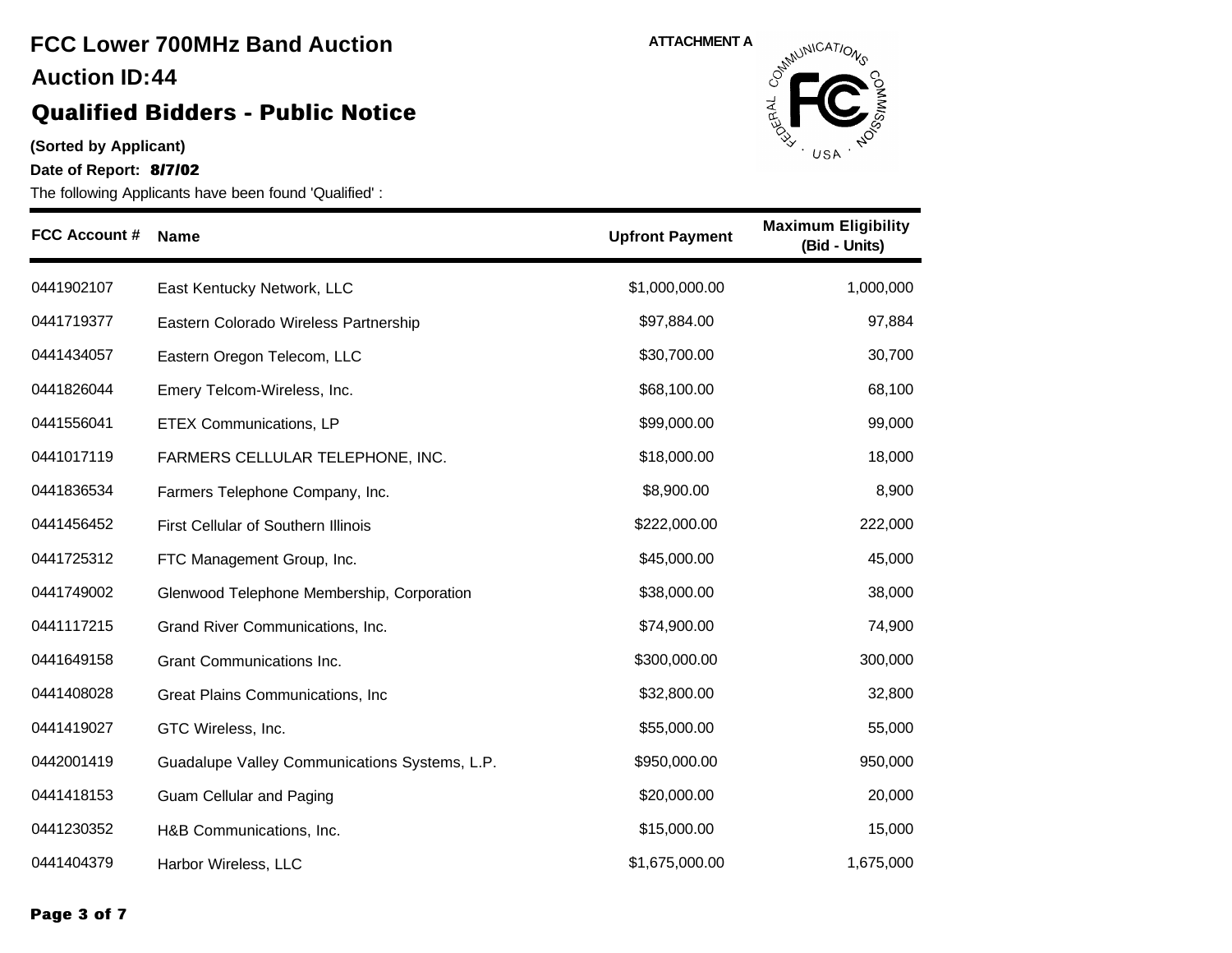#### **(Sorted by Applicant)**

**Date of Report: 8/7/02**

The following Applicants have been found 'Qualified' :



| <b>FCC Account #</b> | <b>Name</b>                                       | <b>Upfront Payment</b> | <b>Maximum Eligibility</b><br>(Bid - Units) |
|----------------------|---------------------------------------------------|------------------------|---------------------------------------------|
| 0441142207           | Holland Wireless, L.L.C.                          | \$47,000.00            | 47,000                                      |
| 0441136517           | KanOkla Telephone Association, Inc.               | \$72,200.00            | 72,200                                      |
| 0441841047           | Kaplan Telephone Company, Inc.                    | \$169,800.00           | 169,800                                     |
| 0441539063           | Kennebec Telephone Company, Inc.                  | \$134,800.00           | 134,800                                     |
| 0441111295           | Kingdom Telephone Company                         | \$44,000.00            | 44,000                                      |
| 0441654478           | Lackawaxen Long Distance Company, Inc.            | \$200,000.00           | 200,000                                     |
| 0441117494           | Lexcom Telephone Company                          | \$137,000.00           | 137,000                                     |
| 0441405097           | Ligonier Telephone Co., Inc.                      | \$24,000.00            | 24,000                                      |
| 0441607296           | <b>LIN Television Corporation</b>                 | \$3,400,000.00         | 3,400,000                                   |
| 0441732148           | Lynch 3G Communications Corporation               | \$2,240,238.00         | 2,240,238                                   |
| 0441120133           | Mark Twain Communications Company                 | \$8,400.00             | 8,400                                       |
| 0442325564           | McBride Spectrum Partners I, LLC                  | \$100,000.00           | 100,000                                     |
| 0441115078           | McDonald County Telephone Company                 | \$14,000.00            | 14,000                                      |
| 0441753588           | <b>McElroy Electronics Corporation</b>            | \$650,000.00           | 650,000                                     |
| 0441428552           | MilkyWay Broadband, LLC                           | \$2,000,000.00         | 2,000,000                                   |
| 0441615493           | Missouri RSA No. 7 L.P. dba Mid-Missouri Cellular | \$105,000.00           | 105,000                                     |
| 0441607305           | Mobius Communications Company                     | \$175,000.00           | 175,000                                     |
| 0441931129           | Montana Spectrum Alliance                         | \$121,100.00           | 121,100                                     |

**Page 4 of 7**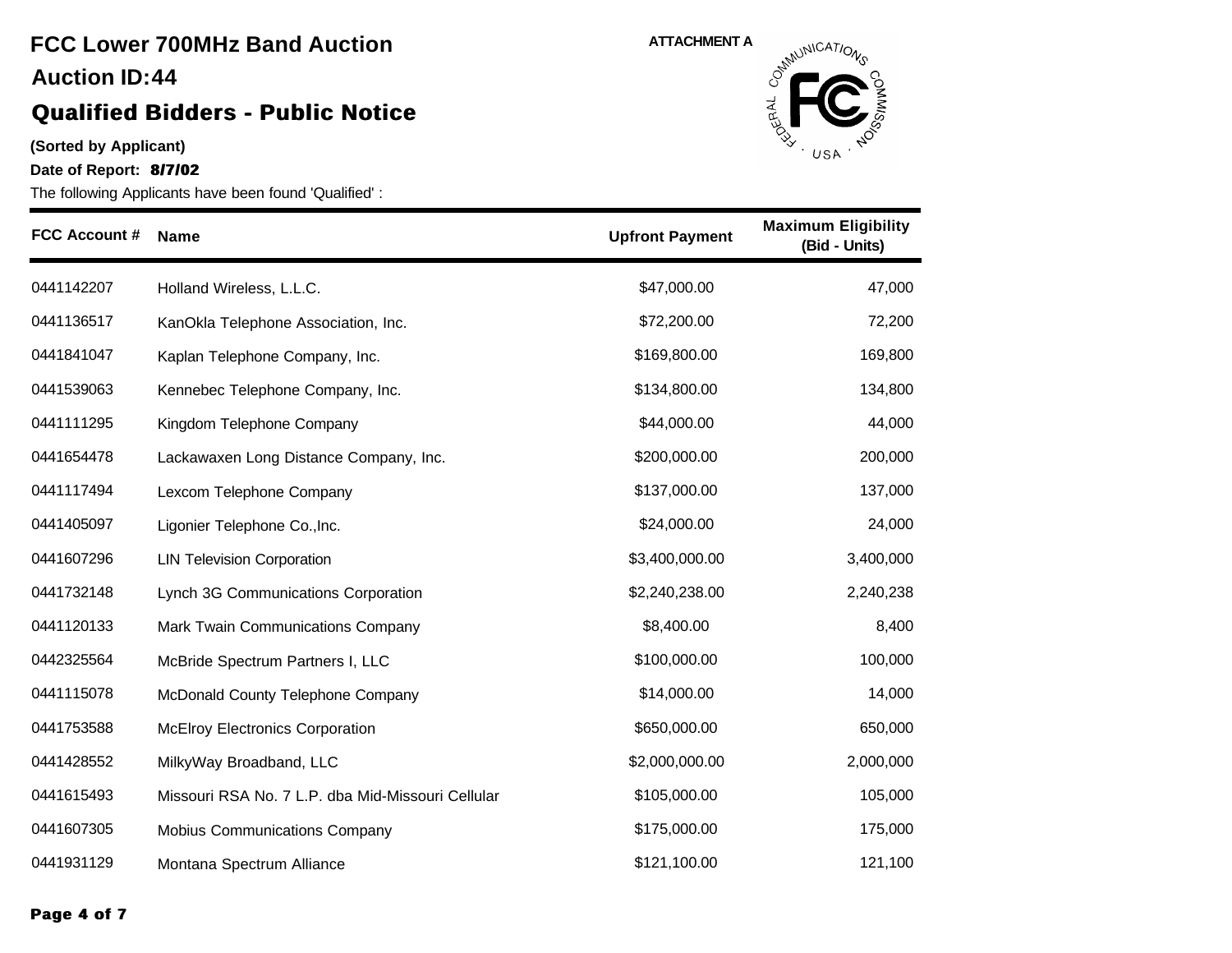#### **(Sorted by Applicant)**

**Date of Report: 8/7/02**



| <b>FCC Account #</b> | <b>Name</b>                               | <b>Upfront Payment</b> | <b>Maximum Eligibility</b><br>(Bid - Units) |
|----------------------|-------------------------------------------|------------------------|---------------------------------------------|
| 0441736344           | MTC North, Inc.                           | \$56,000.00            | 56,000                                      |
| 0441954368           | NEMONT COMMUNICATIONS, INC.               | \$40,000.00            | 40,000                                      |
| 0442208463           | New Ulm Telecom, Inc.                     | \$55,000.00            | 55,000                                      |
| 0440928162           | Nortex Communications Company             | \$12,000.00            | 12,000                                      |
| 0441431197           | North Dakota Network Co.                  | \$108,100.00           | 108,100                                     |
| 0441759365           | Northeast Nebraska Telephone Company      | \$42,700.00            | 42,700                                      |
| 0441122116           | Northern New Mexico Telecom, Inc.         | \$3,300.00             | 3,300                                       |
| 0441828218           | Northern Rural Cable TV Cooperative, Inc. | \$29,100.00            | 29,100                                      |
| 0441820145           | Northwest Communications Cooperative      | \$16,000.00            | 16,000                                      |
| 0441754445           | Omega Communications, LLC                 | \$3,339,000.00         | 3,339,000                                   |
| 0441718401           | Panhandle Telecommunication Systems, Inc. | \$3,900.00             | 3,900                                       |
| 0441738098           | Peoples Telephone Cooperative, Inc.       | \$137,000.00           | 137,000                                     |
| 0441535097           | PGTV, Inc.                                | \$2,471,000.00         | 2,471,000                                   |
| 0441546587           | Pinpoint Wireless, Inc.                   | \$20,700.00            | 20,700                                      |
| 0441429409           | Pioneer Telephone Association, Inc.       | \$61,300.00            | 61,300                                      |
| 0441847204           | Plateau Telecommunications, Inc.          | \$93,000.00            | 93,000                                      |
| 0441754513           | Poka Lambro Telecommunications, Ltd.      | \$75,000.00            | 75,000                                      |
| 0441603099           | Public Service Wireless Services, Inc.    | \$175,000.00           | 175,000                                     |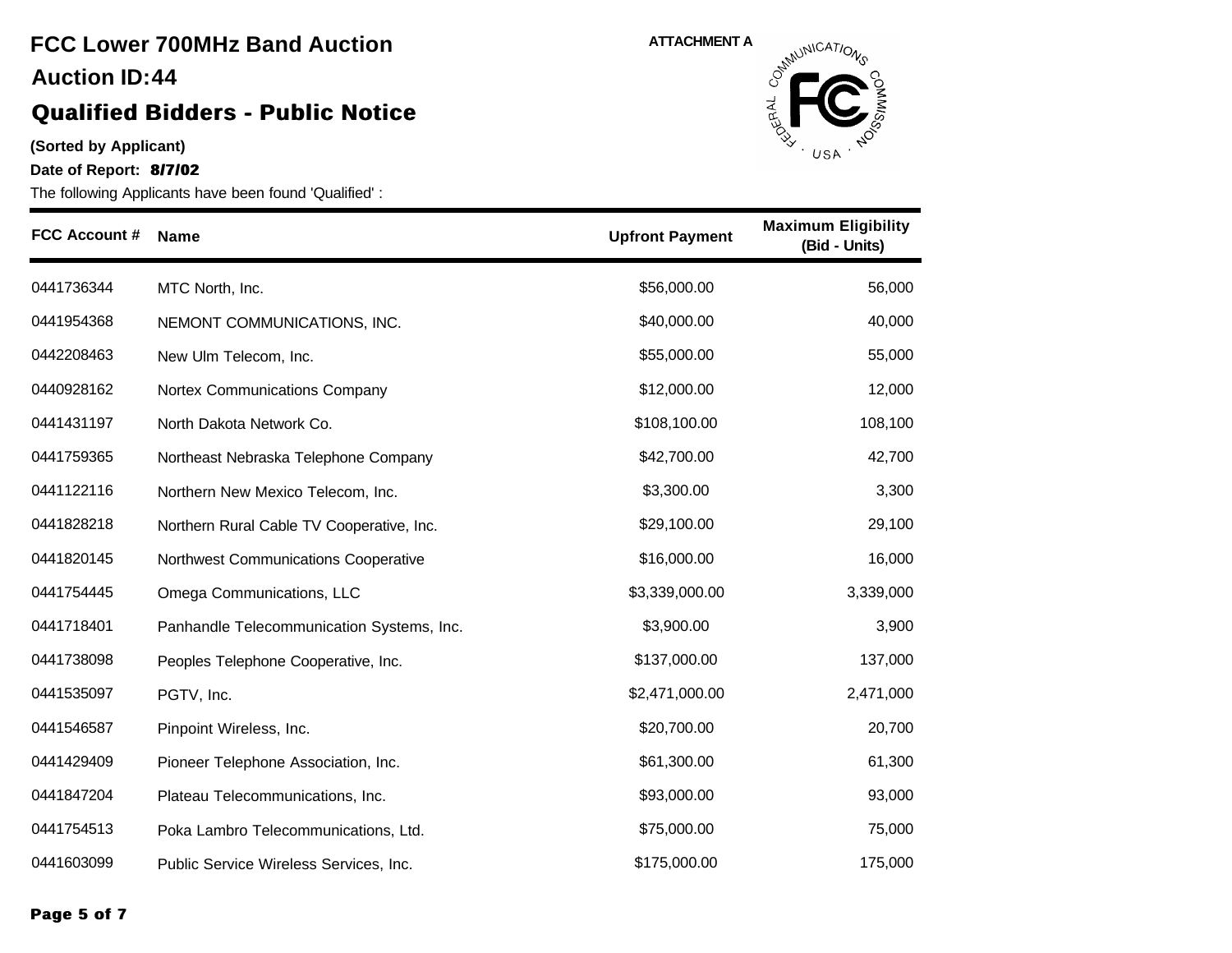#### **(Sorted by Applicant)**

**Date of Report: 8/7/02**



| <b>FCC Account #</b> | <b>Name</b>                                        | <b>Upfront Payment</b> | <b>Maximum Eligibility</b><br>(Bid - Units) |
|----------------------|----------------------------------------------------|------------------------|---------------------------------------------|
| 0441403369           | PVT Networks, Inc.                                 | \$35,000.00            | 35,000                                      |
| 0441616589           | Radiofone Nationwide PCS, LLC                      | \$650,000.00           | 650,000                                     |
| 0441711354           | Rainbow Telephone Cooperative Association, Inc.    | \$78,000.00            | 78,000                                      |
| 0441103401           | Redwood County Telephone Company                   | \$996,909.00           | 996,909                                     |
| 0441249198           | Ringgold Telephone PCS Corporation                 | \$94,000.00            | 94,000                                      |
| 0440952448           | Ronan Telephone Company                            | \$57,000.00            | 57,000                                      |
| 0441651122           | <b>S&amp;T Communications Inc</b>                  | \$7,300.00             | 7,300                                       |
| 0441634345           | San Carlos Apache Telecommunications Utility, Inc. | \$47,000.00            | 47,000                                      |
| 0440210527           | <b>Scott Reiter</b>                                | \$65,000.00            | 65,000                                      |
| 0441345223           | Silver Star Telephone Co. Inc.                     | \$83,200.00            | 83,200                                      |
| 0441429592           | SJI, Inc.                                          | \$129,800.00           | 129,800                                     |
| 0441543259           | SKT Ventures, Inc.                                 | \$76,800.00            | 76,800                                      |
| 0441522453           | Spectrum Holdings I LP                             | \$10,000.00            | 10,000                                      |
| 0441431217           | Star Telephone Company, Inc.                       | \$27,000.00            | 27,000                                      |
| 0441724048           | <b>Star Wireless LLC</b>                           | \$3,000,000.00         | 3,000,000                                   |
| 0441118542           | Swayzee Telephone Company                          | \$49,000.00            | 49,000                                      |
| 0441527097           | Sweetwater Wireless, L.P.                          | \$630,000.00           | 630,000                                     |
| 0441640254           | The Ponderosa Telephone Co.                        | \$145,000.00           | 145,000                                     |